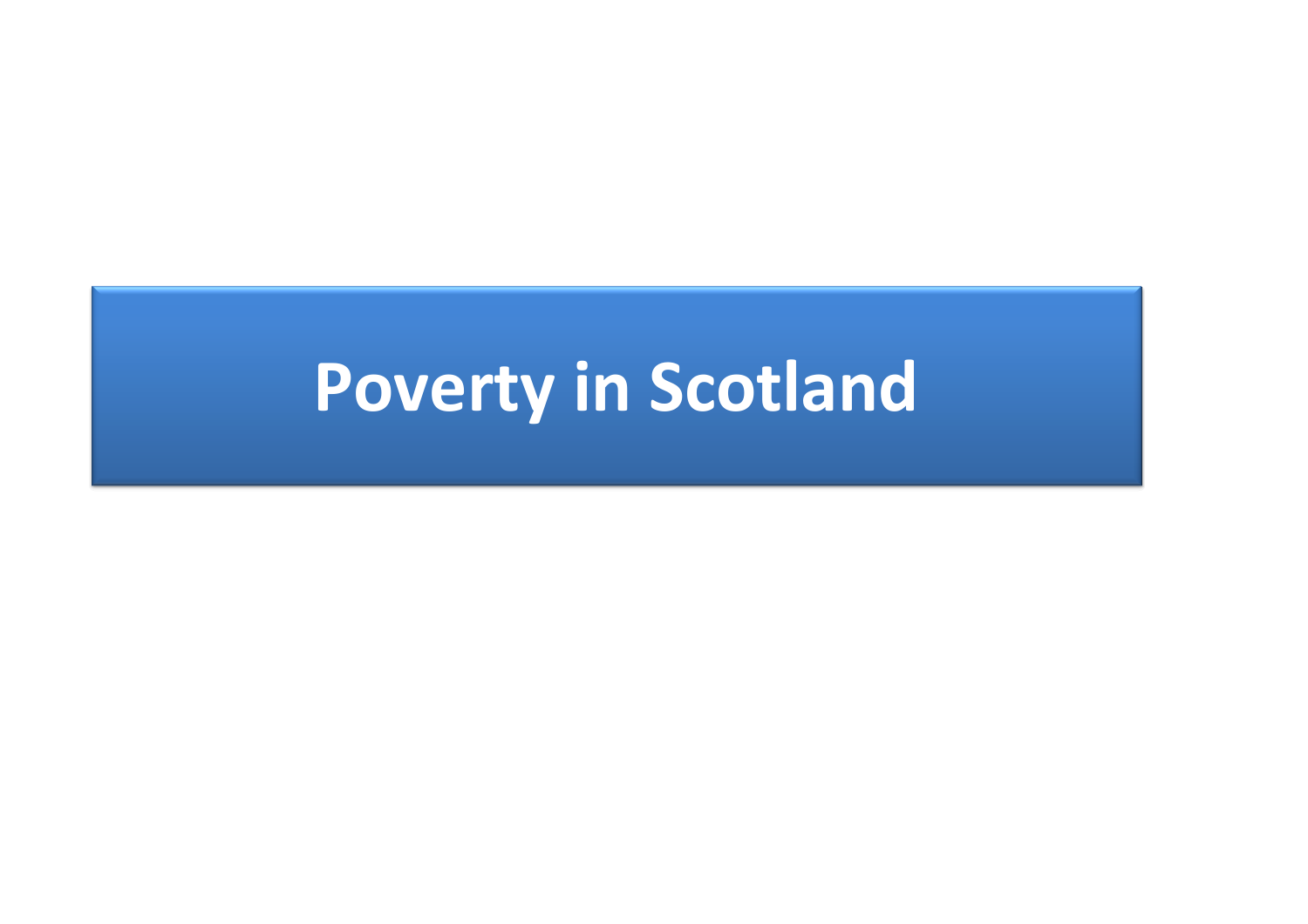Scottish Government policy

Poverty in 2012/13

In‐work poverty and the living wage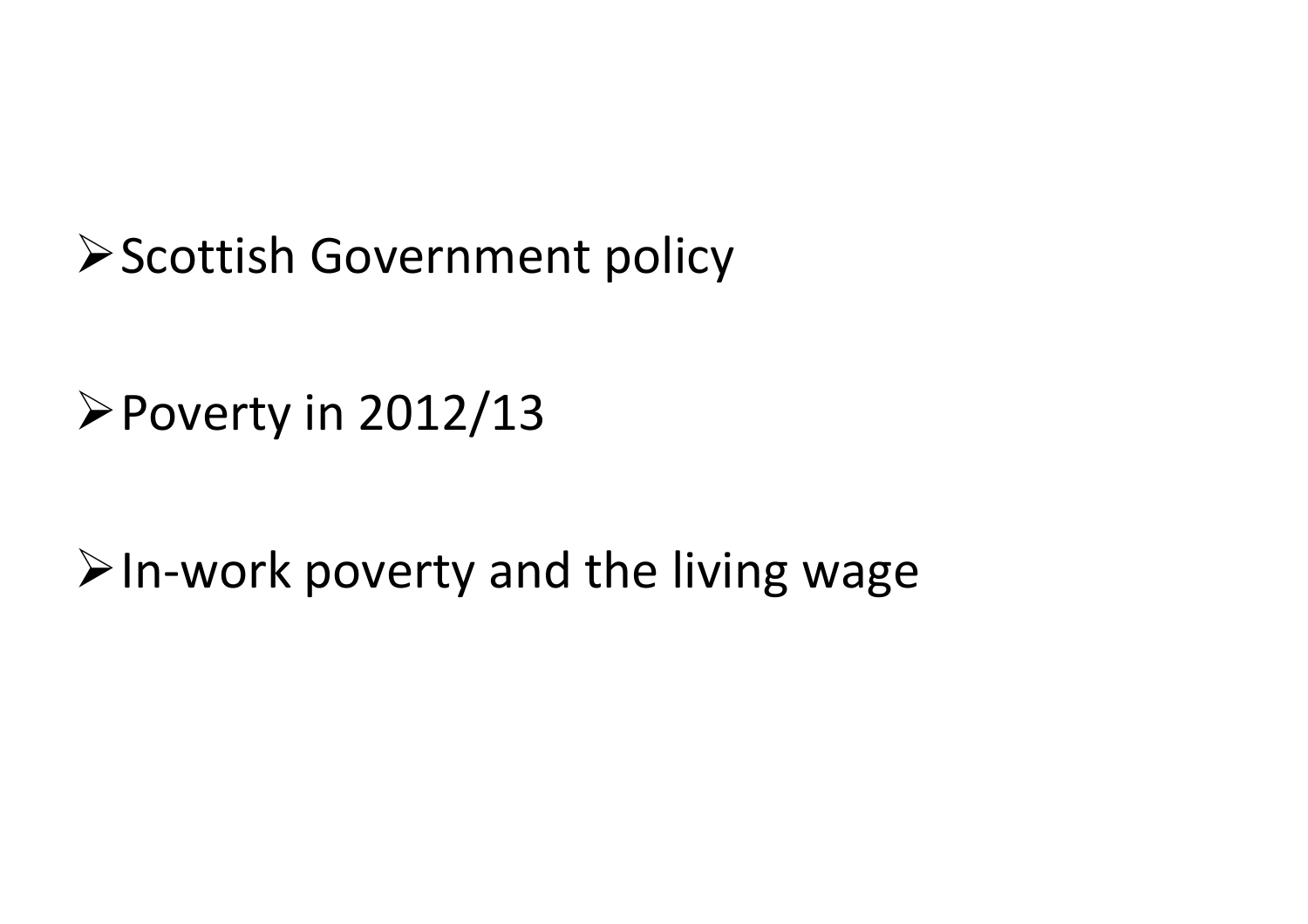## Scottish Government Policy

"By reconnecting large numbers of people in disadvantaged groups and communities to the mainstream economy, and encouraging work that pays fairly, we will **help more people in Scotland to fulfil their potential**; increase economic growth and participation in the labour market; and **create greater social equity across Scotland**."

"Our approach to tackling poverty focusses on early intervention and prevention – tackling the root causes and building people's capabilities through universal entitlements, income maximisation and promoting children's life chances."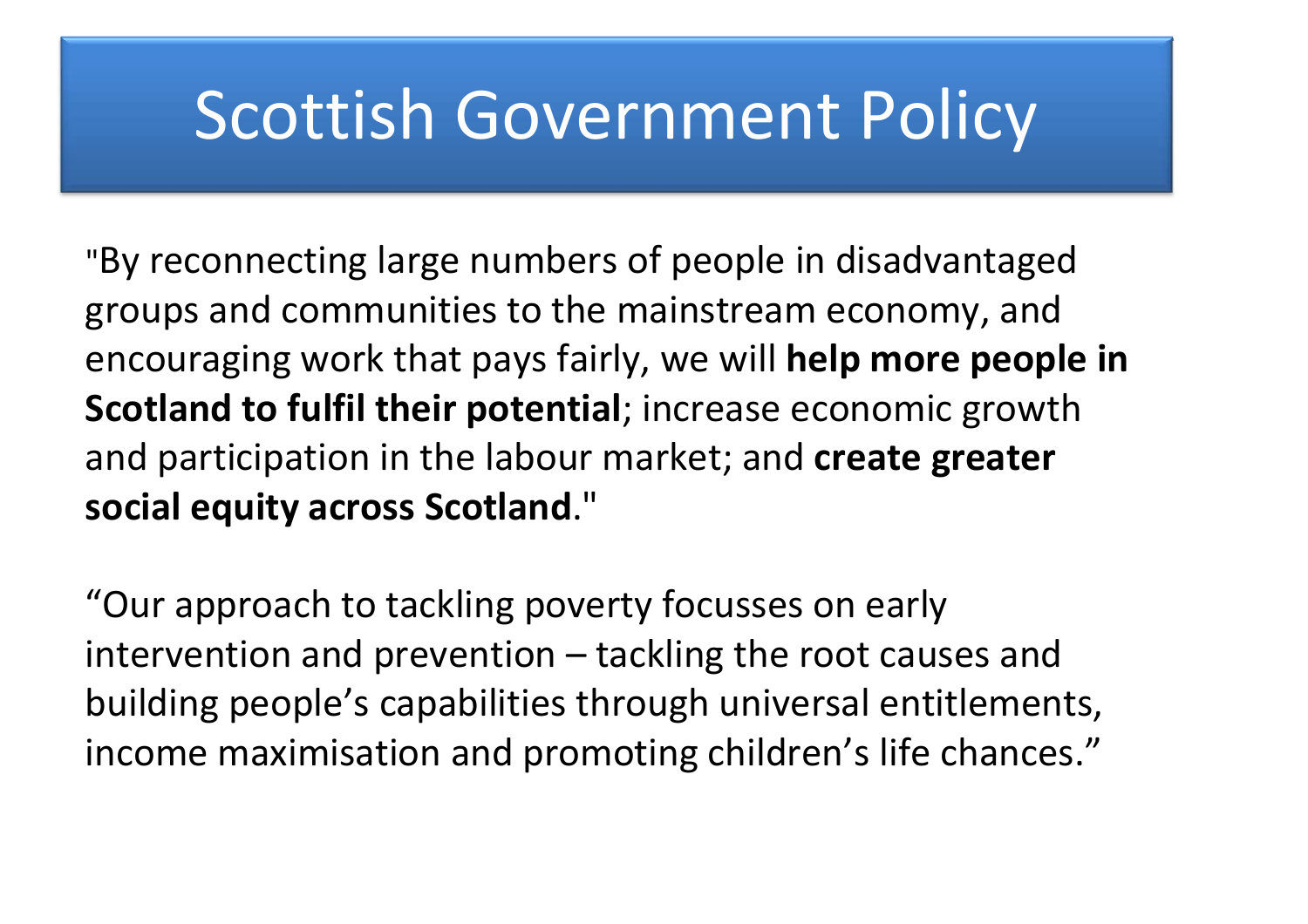| <b>National Performance Framework</b><br><b>Performance Targets</b><br><b>Government Economic Strategy</b> |                                          |                                                   |
|------------------------------------------------------------------------------------------------------------|------------------------------------------|---------------------------------------------------|
| <b>Equally Well</b>                                                                                        | <b>Achieving Our Potential</b>           | <b>Early Years Framework</b>                      |
| <b>Child Poverty Strategy</b>                                                                              | Achieving a Sustainable<br><b>Future</b> | <b>Getting it Right for</b><br><b>Every Child</b> |

Supported by Single Outcome Agreements and Community Planning Partnerships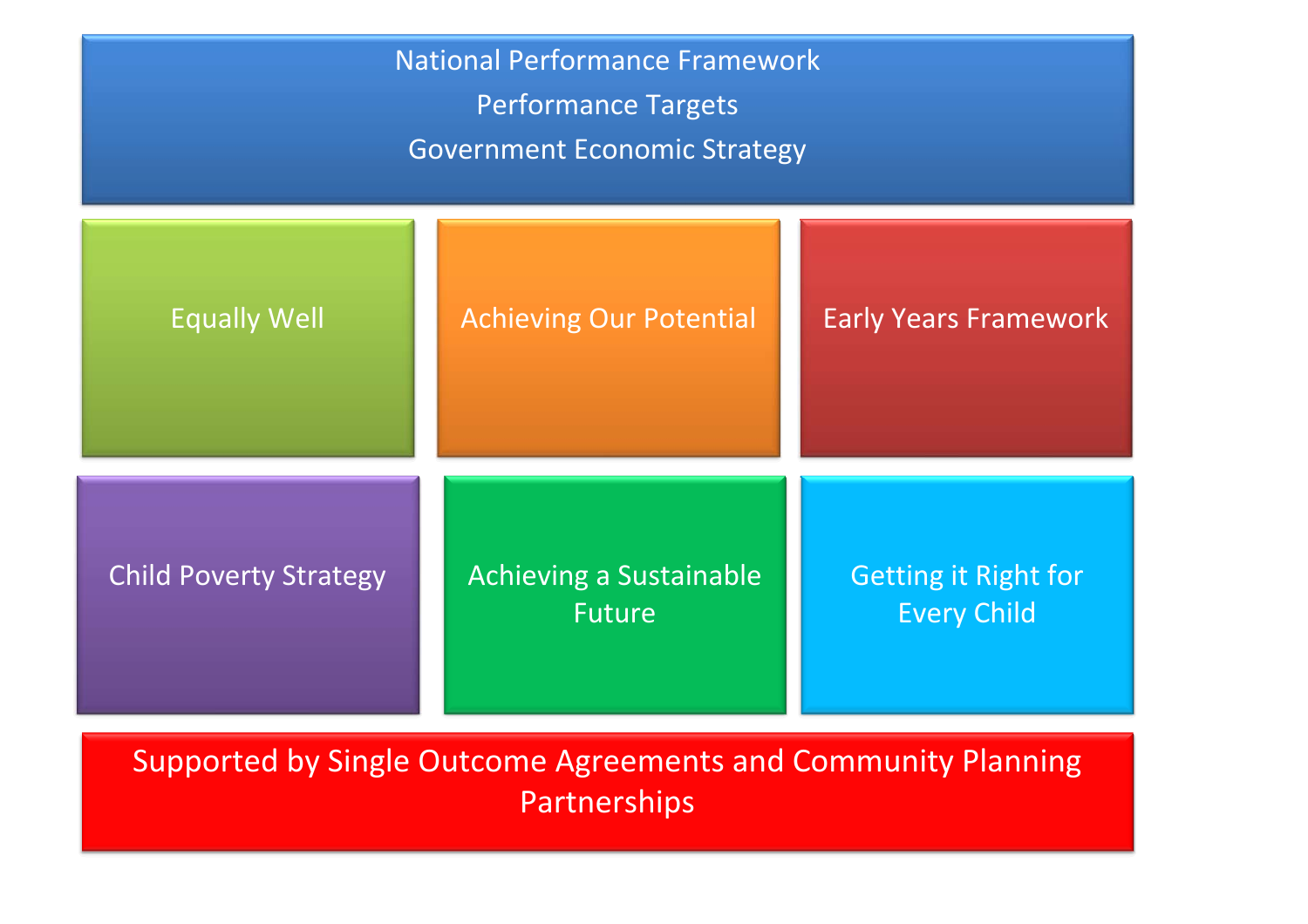## Poverty rates in 2012/13

## **16% of people in Scotland live in poverty**

## **820,000 people in Scotland live in poverty (BHC)**

### **1,000,000 people in Scotland live in poverty (AHC)**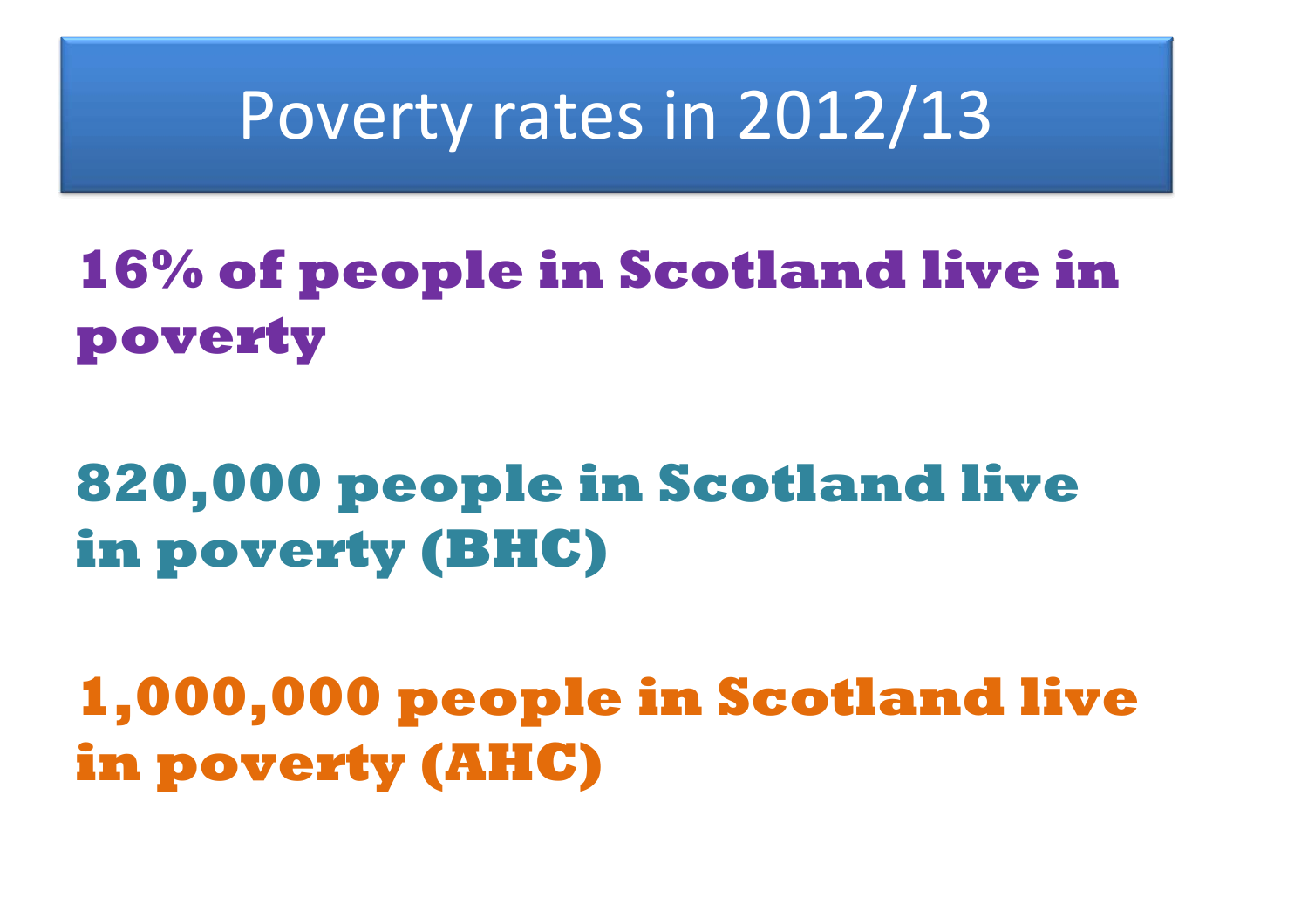## **1 in 5 children in Scotland live in poverty**

## **1 in 10 children in Scotland live in material deprivation**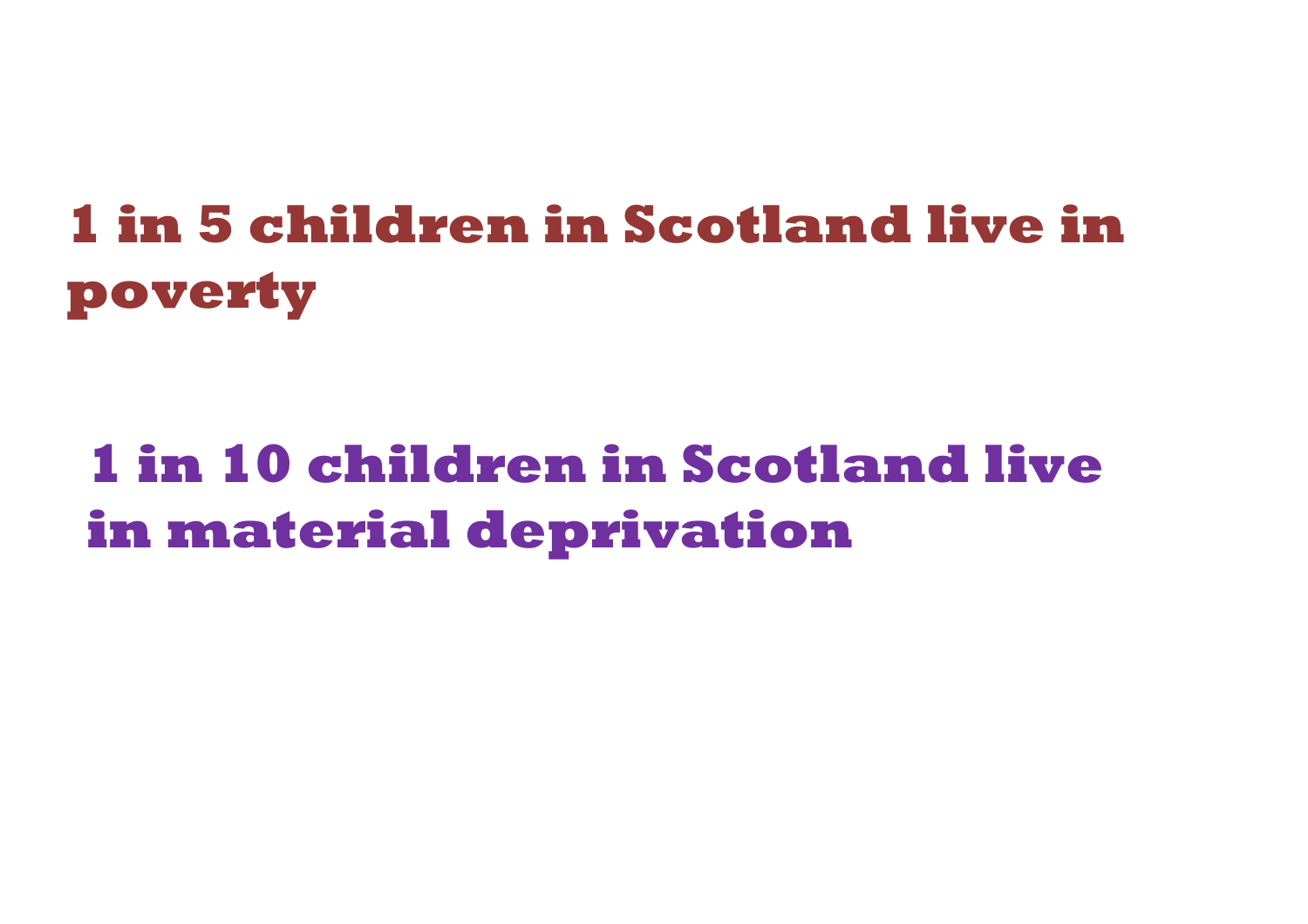**480,000 working age adults in Scotland live in poverty.** 

**After housing costs are accounted for this increases to 660,000 adults.** 

**Of the households in poverty in Scotland with working age adults, the majority live in 'working households'.**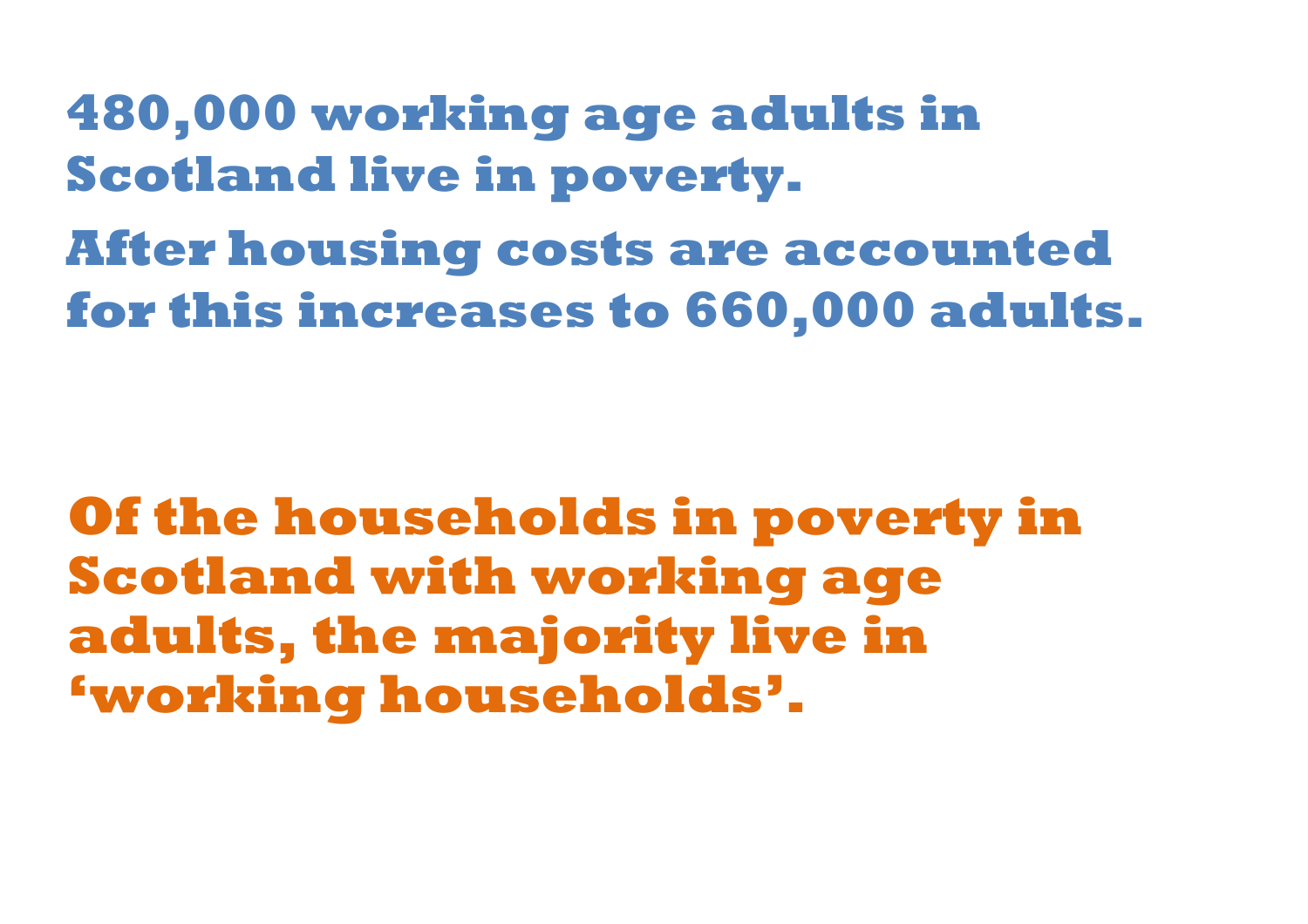#### Change in median income by decile



Scottish median income 2012/13 **£23,000 (£440 per week)**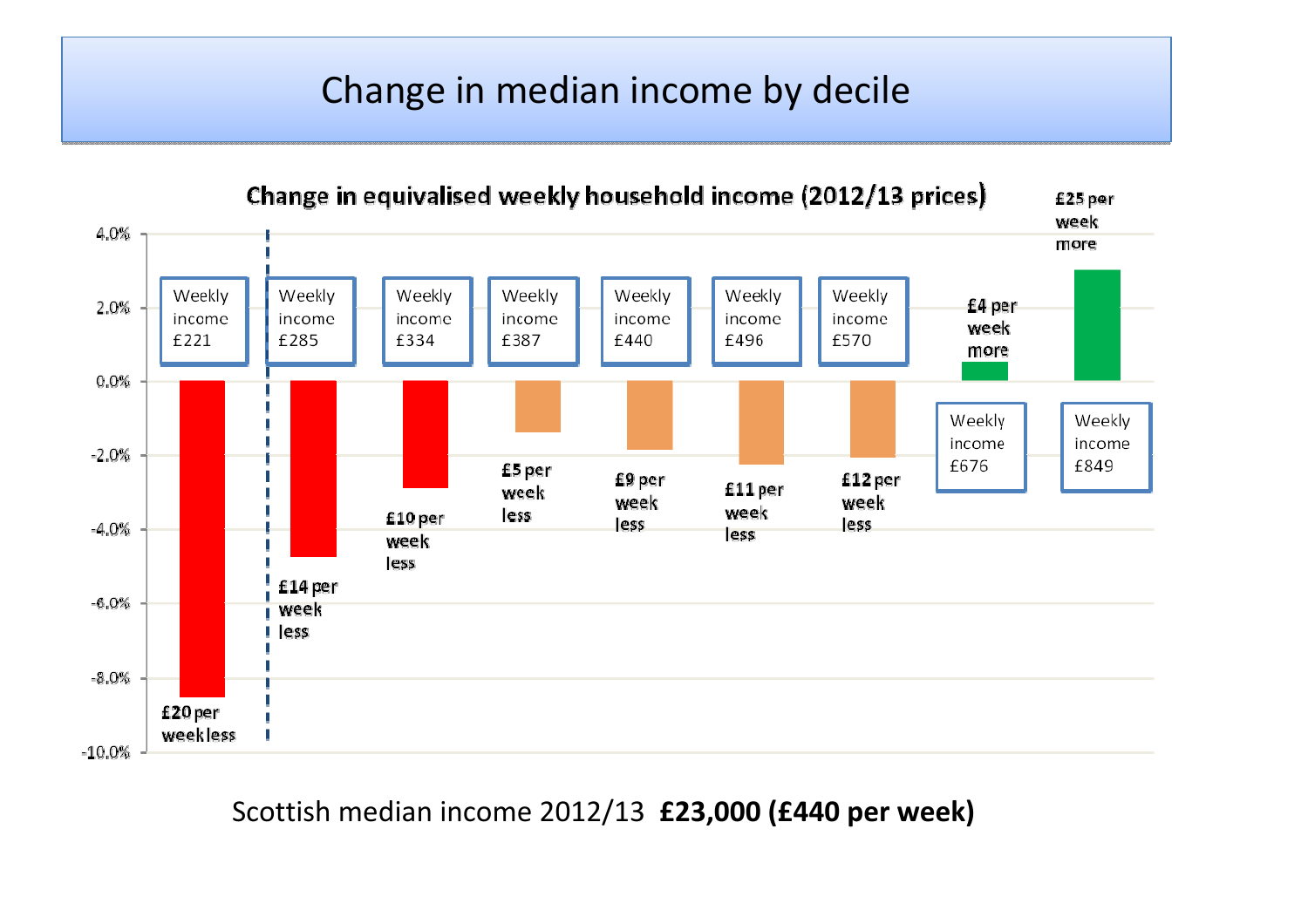#### Household incomes for working age adults and families with children fell in 2012/13.

#### **Working age adults**



**Household incomes for working age Household incomes for working age families with children fell by more families with children fell by more than that for those without children** . **than that for those without children** .

#### **Families with children**



**For households with children the For households with children the biggest decreases in median biggest decreases in median income were for families inincome were for families inemployment. employment.**

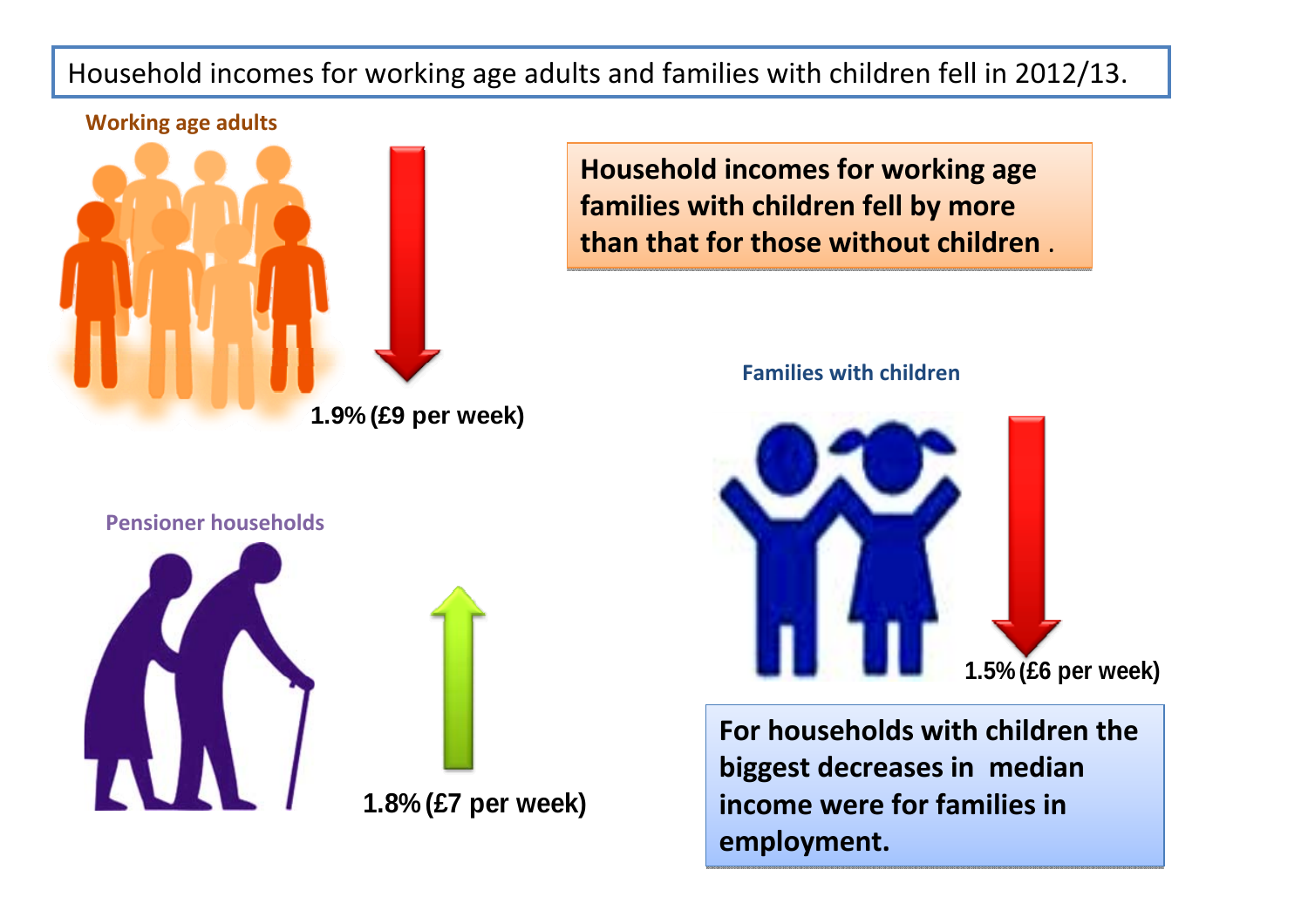# Changes in 2012/13

- Welfare reform
- Slow uneven economic growth
- Changes to the labour market
- Low wage growth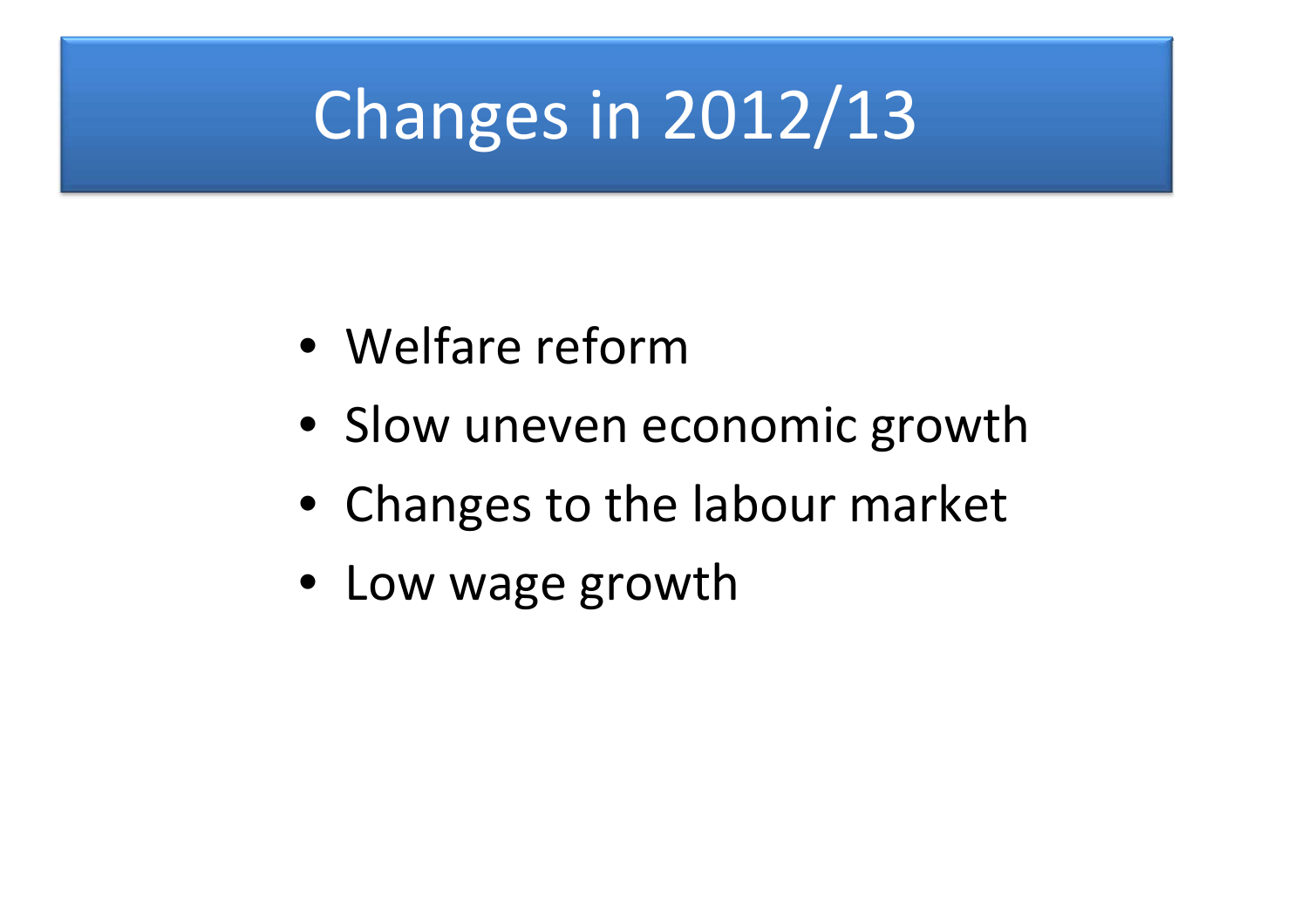In 2012/13, **26% decrease** in the number of In 2012/13, **26% decrease** in the number of children in families in receipt of **in work tax** children in families in receipt of **in work tax credits**. **credits**.

This is reflected in an increase in **children in 'in‐** This is reflected in an increase in **children in 'in‐ work' poverty** in the latest year, where families **work' poverty** in the latest year, where families are in employment but household incomes are in employment but household incomes remain below the poverty threshold remain below the poverty threshold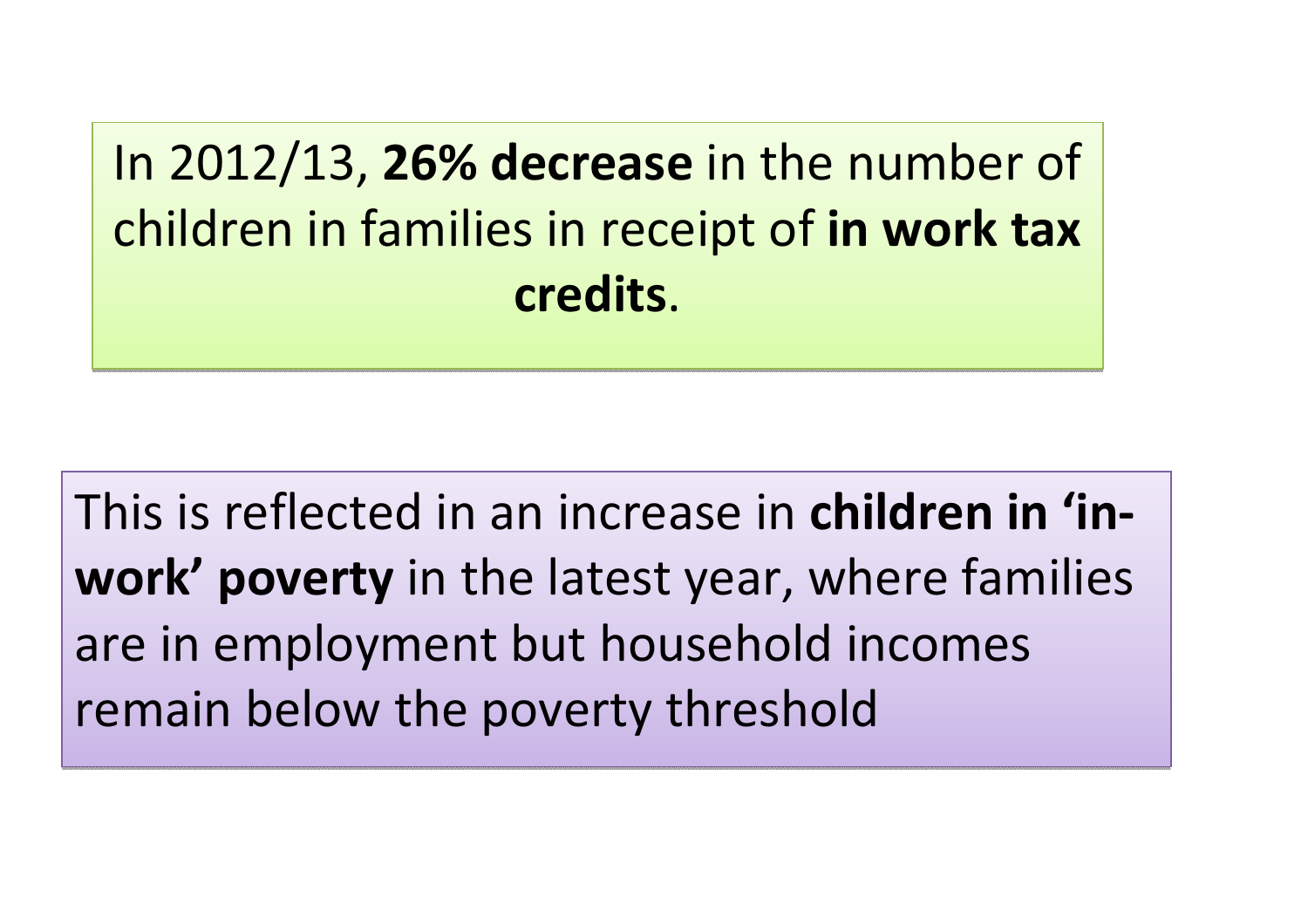## Employment, pay and poverty

#### **Employment is the best route out of poverty.**

## **Employment is no longer <sup>a</sup> protection against poverty.**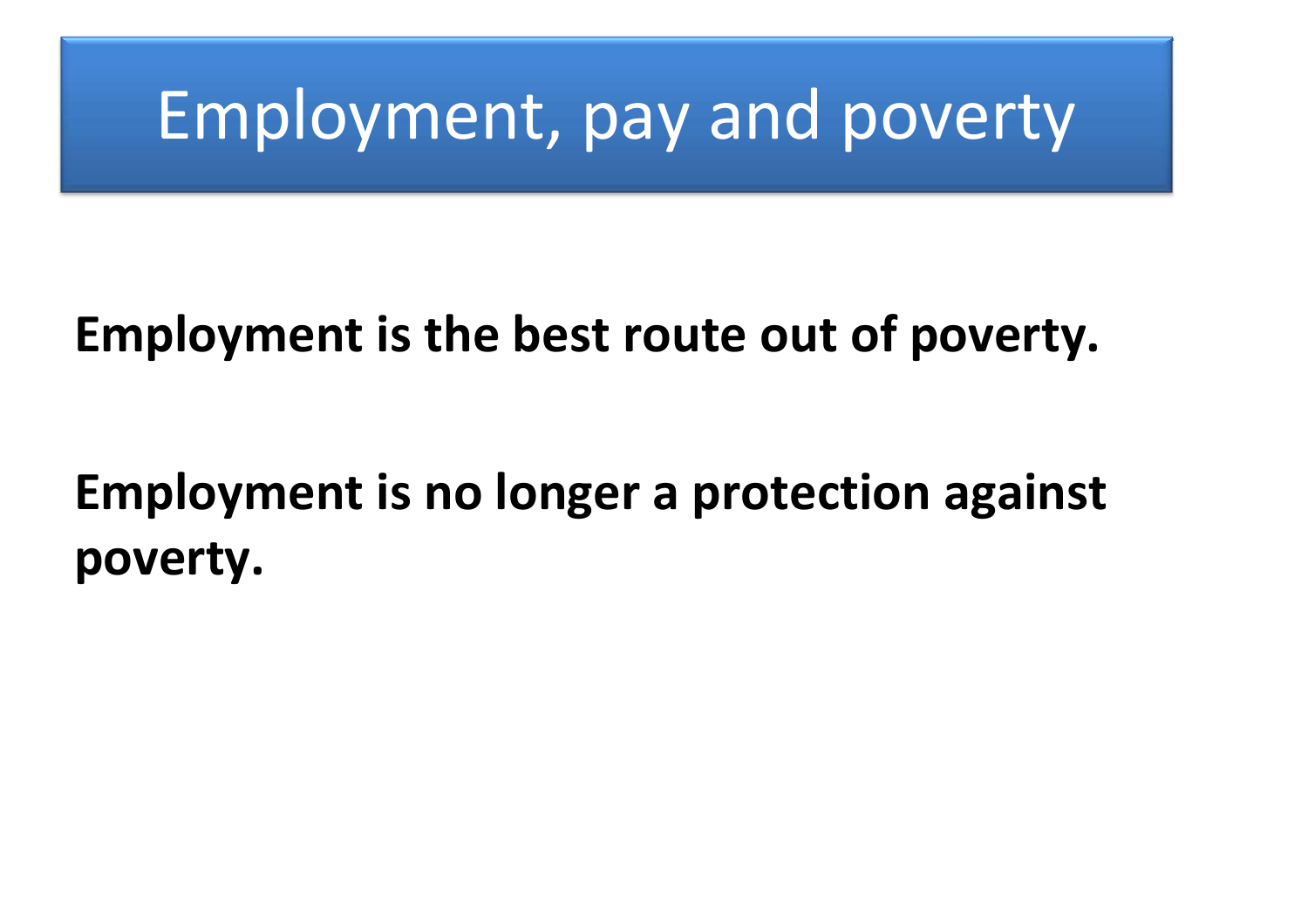### Employment is the best route out of poverty

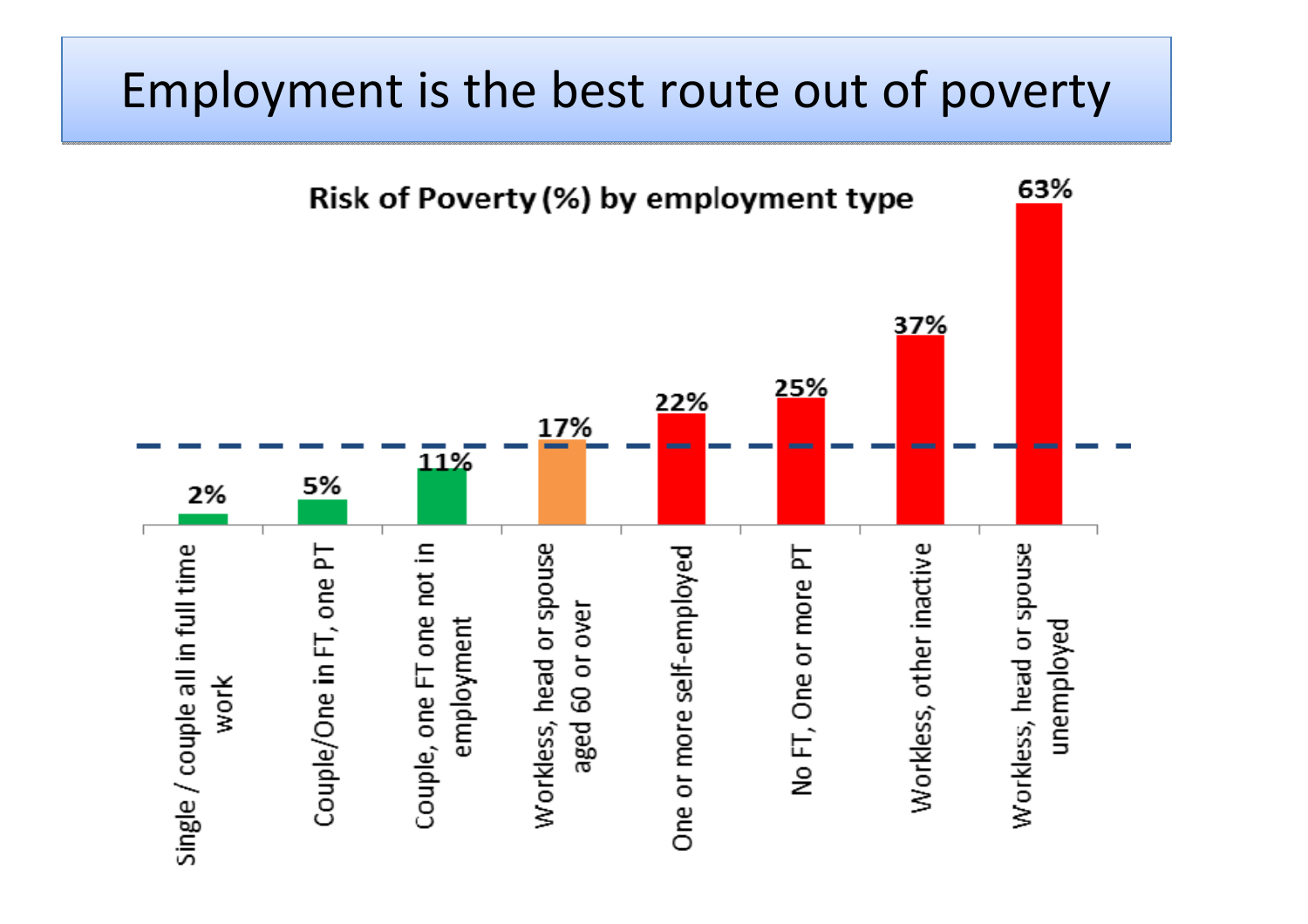### Employment is no longer <sup>a</sup> protection against Employment is no longer <sup>a</sup> protection against poverty poverty

#### Over half of working age adults in poverty in Scotland are in working households

Six in ten children in poverty in Scotland are in working households

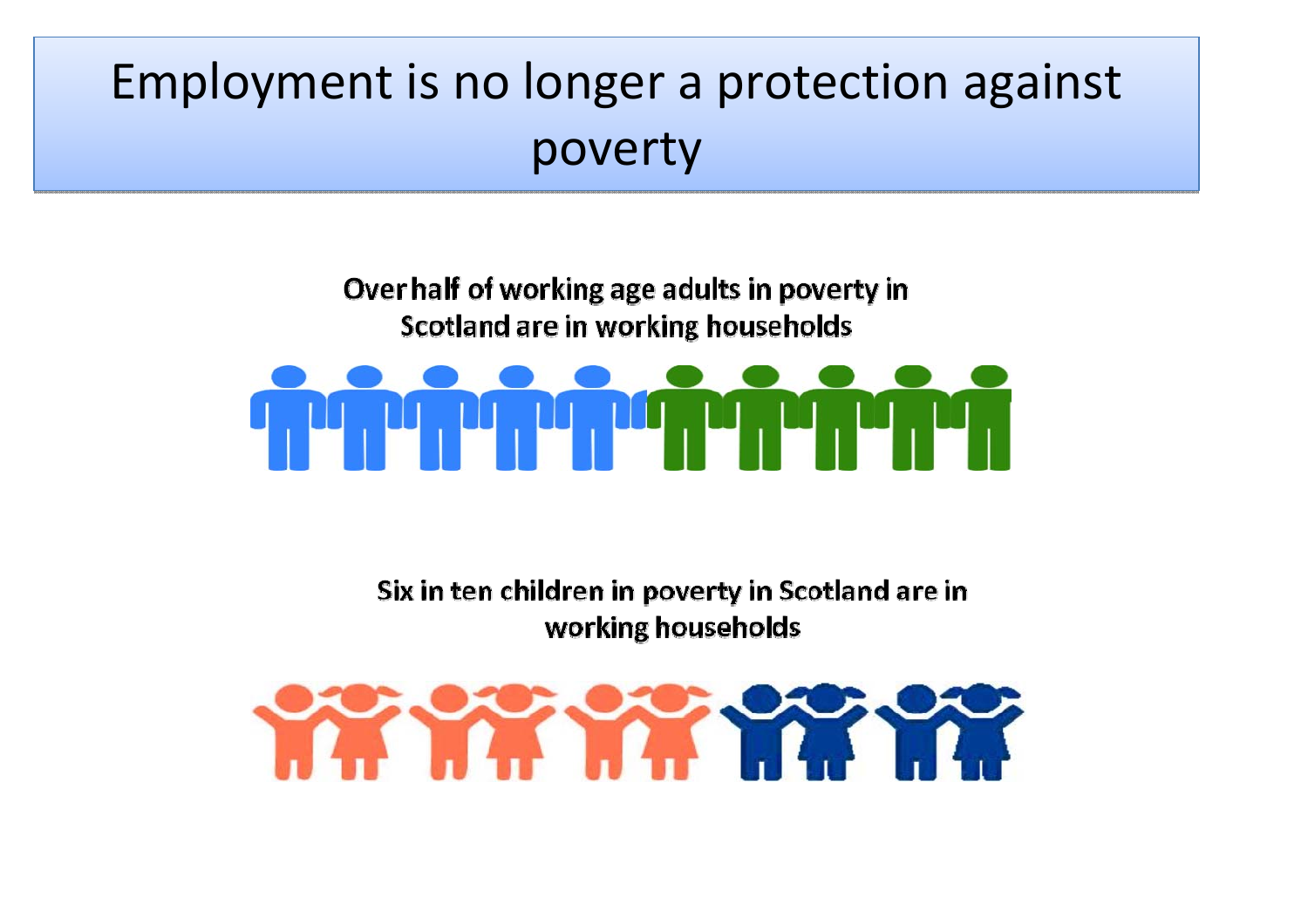#### **The relationship between earnings from employment and poverty is not straightforward.**

Employment, and earnings, are individual characteristics, while poverty is measured at the household level.

Whether someone with low earnings will be in household poverty depends on family type and size and on other sources of income available to the household.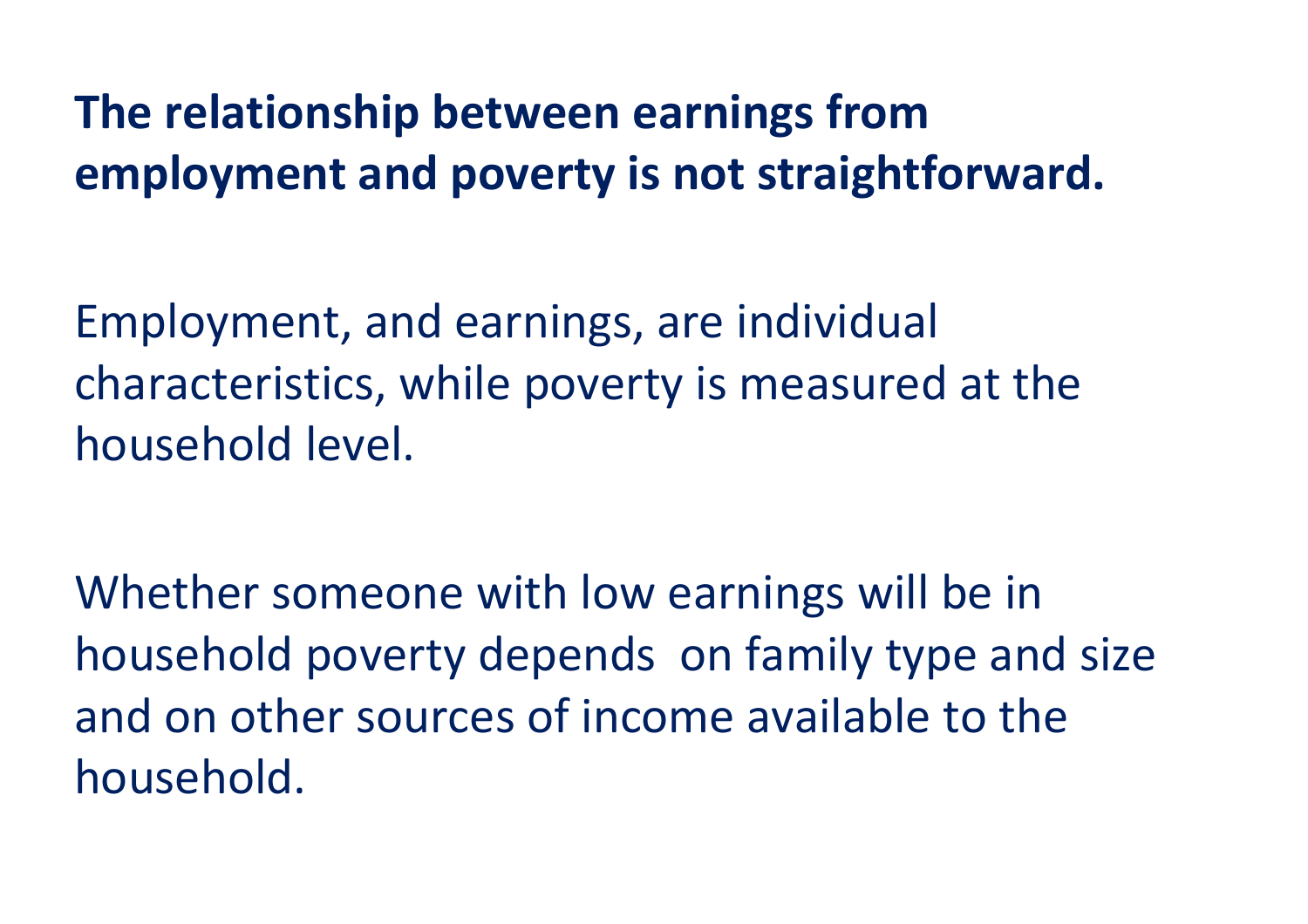## Employment Characteristics and Poverty

**Key drivers** of in‐work poverty are the number of hours worked and the hourly rate of pay.

However, changes in these trigger changes in household benefit income.

There is an association between intermittent work and persistent poverty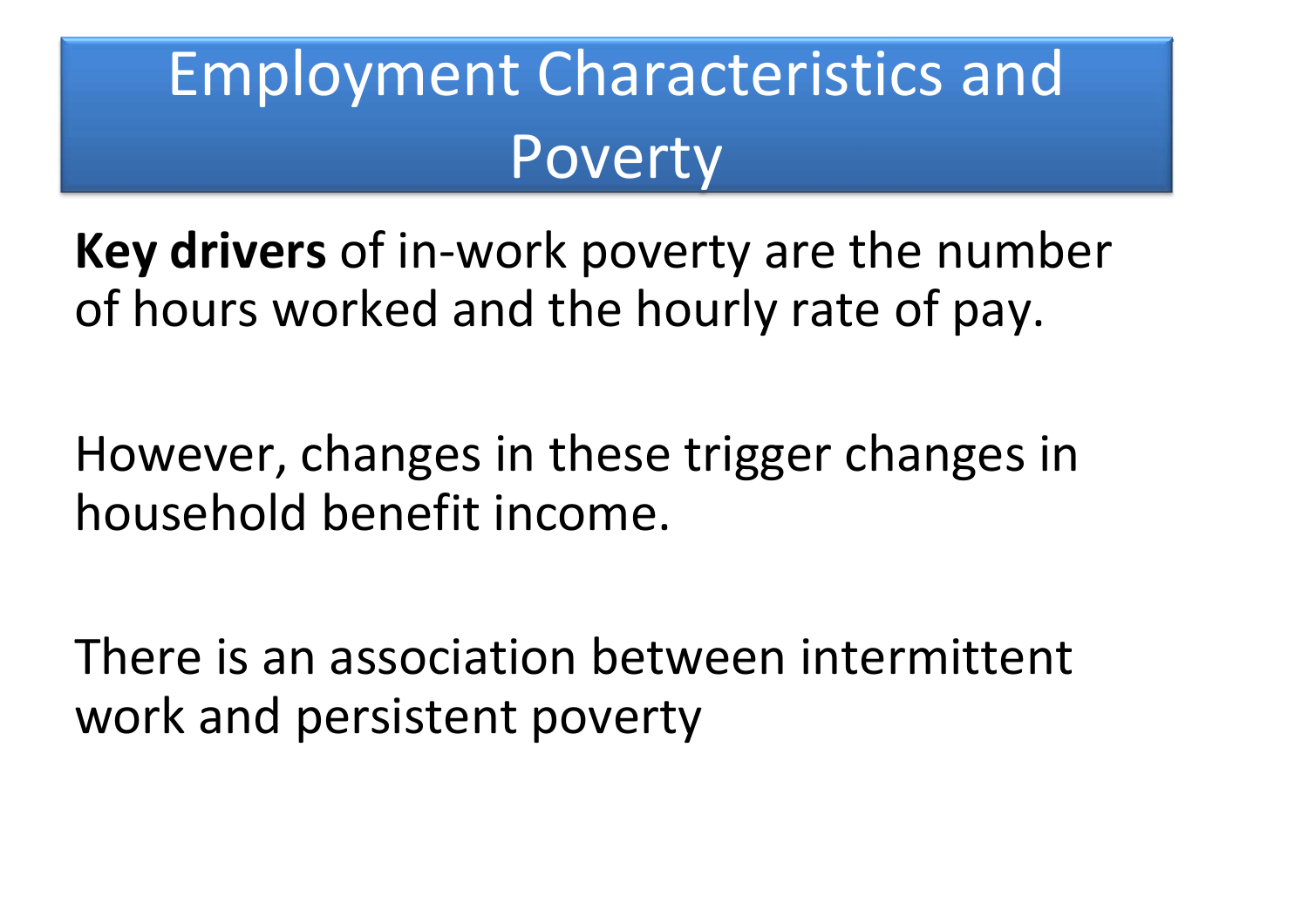#### Earnings as a percentage of the poverty threshold

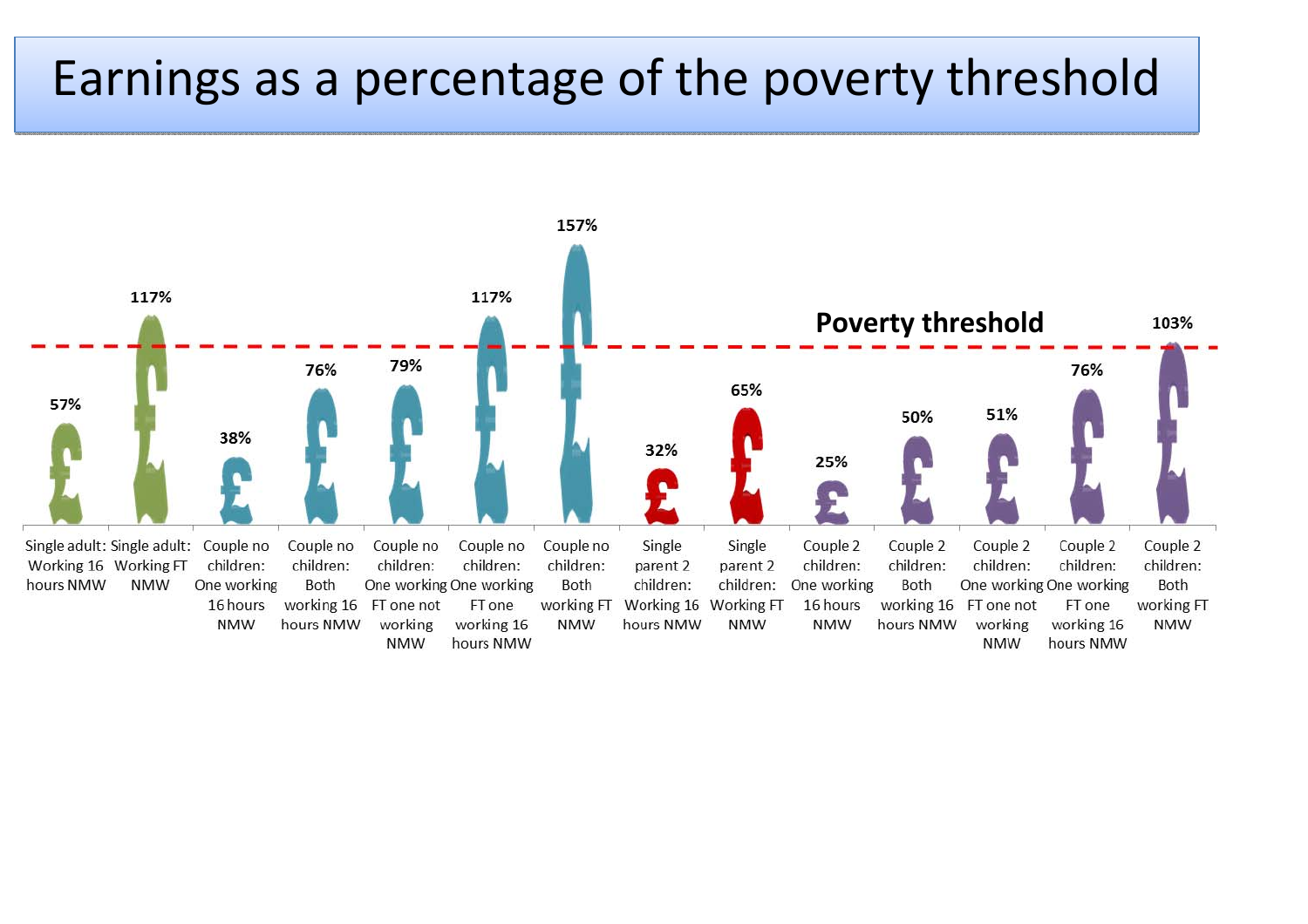#### Household income after housing costs

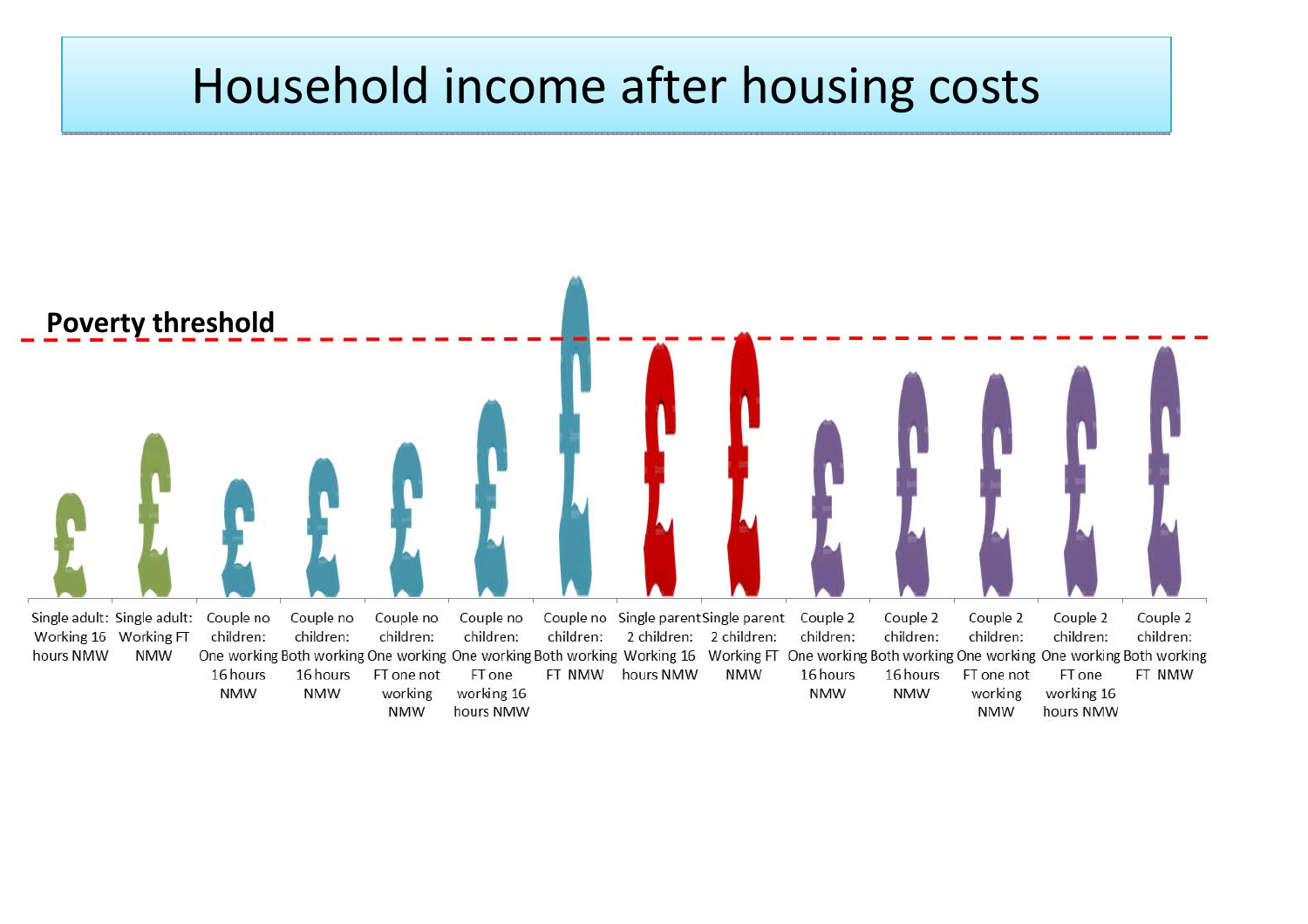**For poverty to decline, lower income For poverty to decline, lower income households need access to quality and households need access to quality and sustainable employment sustainable employment**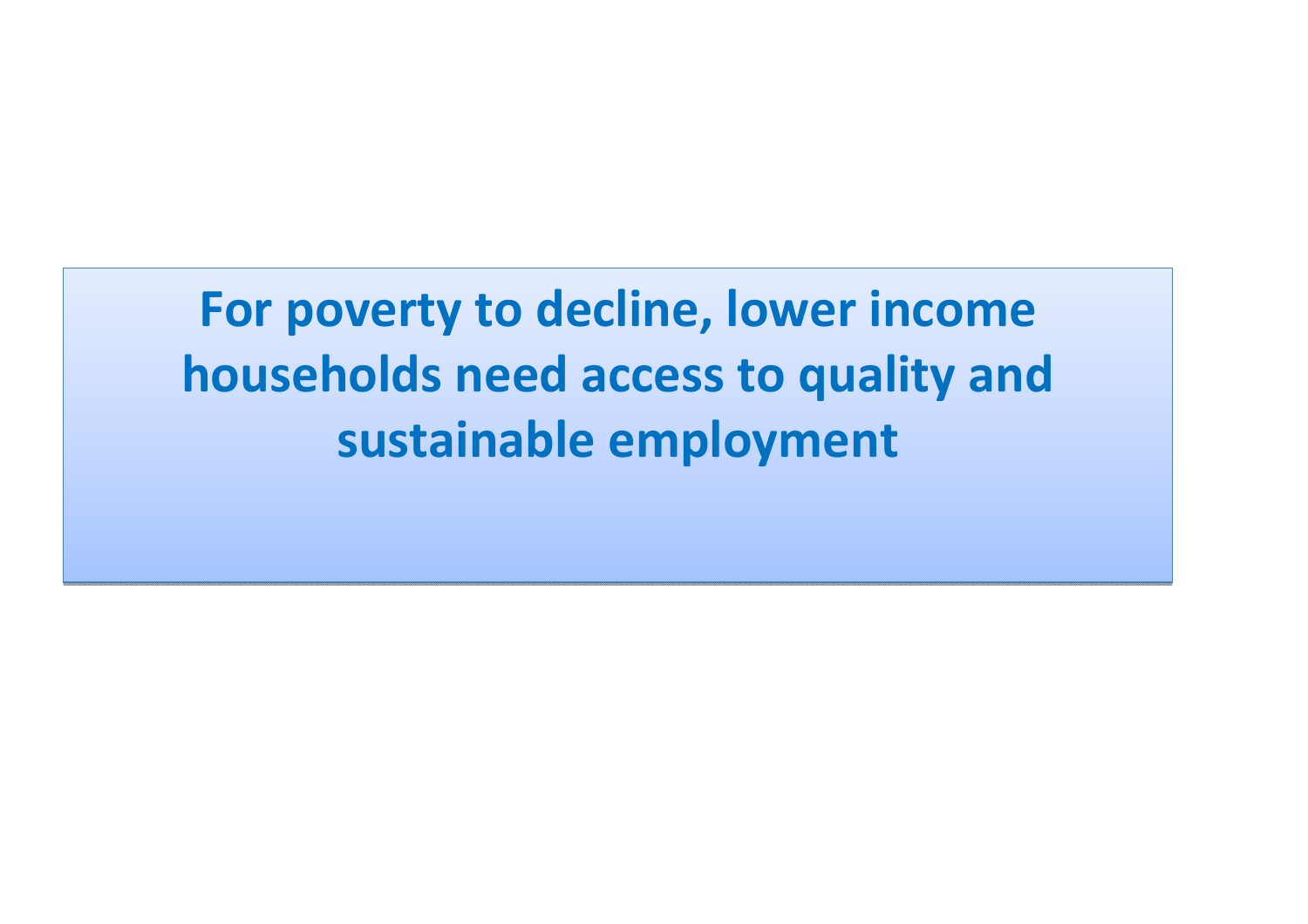## Impact of increased earnings on household income

Increasing wage rates from national minimum wage to Scottish Living Wage increases earned income for <sup>a</sup> full time adult by £34 per week,

and for couples with one full time one part time by £55 per week.

Impact on household income dependent on benefit income.